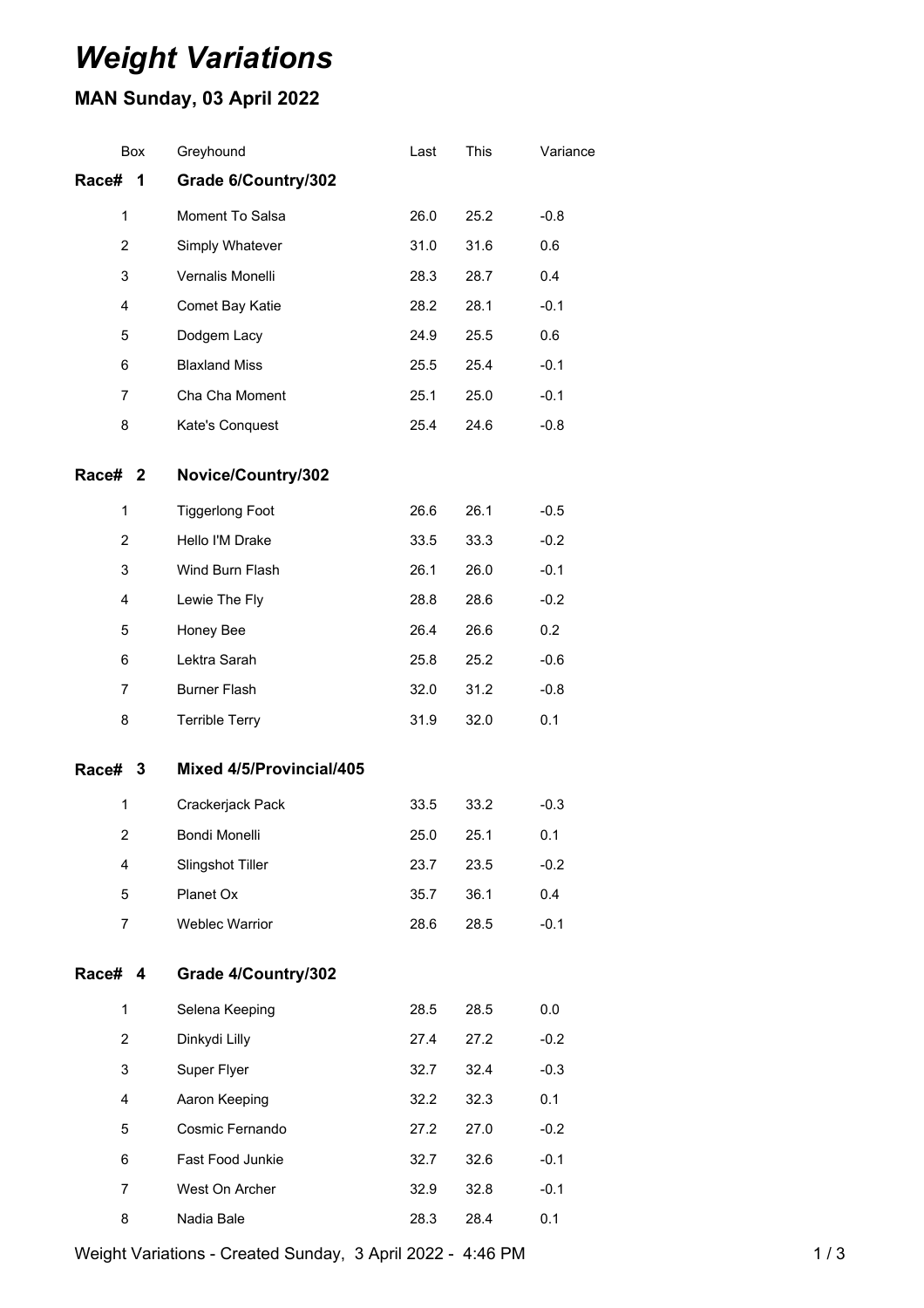## **MAN Sunday, 03 April 2022**

|         | Box            | Greyhound             | Last | This | Variance |
|---------|----------------|-----------------------|------|------|----------|
| Race#   | 5              | Novice/Provincial/405 |      |      |          |
|         | 1              | Safari Train          | 27.1 | 26.6 | $-0.5$   |
|         | $\overline{2}$ | Wreck It Rhonda       | 27.0 | 27.0 | 0.0      |
|         | 3              | Moment To Waltz       | 27.0 | 26.7 | $-0.3$   |
|         | $\overline{4}$ | Sunset Pinball        | 29.4 | 29.6 | 0.2      |
|         | 6              | West On Atlas         | 37.3 | 37.0 | $-0.3$   |
|         | 7              | Simply Pick Me        | 31.2 | 31.6 | 0.4      |
|         | 8              | Junk Yard Zeus        | 30.1 | 30.0 | $-0.1$   |
| Race#   | 6              | Mixed 5/6/Country/490 |      |      |          |
|         | 1              | Fired Up Billy        | 35.4 | 35.3 | $-0.1$   |
|         | 2              | Sitizano Rocks        | 32.9 | 32.9 | 0.0      |
|         | 3              | <b>Piper Fire</b>     | 28.6 | 28.4 | $-0.2$   |
|         | $\overline{4}$ | Mongolian Wolf        | 32.7 | 32.6 | $-0.1$   |
|         | 5              | Cayden Bale           | 27.3 | 27.8 | 0.5      |
|         | 6              | Still Dreaming        | 33.4 | 33.4 | 0.0      |
|         | 7              | Hello I'M Texas       | 33.7 | 33.4 | $-0.3$   |
|         | 8              | Western Run           | 33.4 | 33.5 | 0.1      |
| Race# 7 |                | Mixed 5/6/Country/302 |      |      |          |
|         | 1              | Terra Logic           | 28.8 | 28.7 | $-0.1$   |
|         | 10/2           | Angry Eyes            | 24.8 | 24.6 | $-0.2$   |
|         | 3              | Sudoku Jaguar         | 29.9 | 30.0 | 0.1      |
|         | 4              | Go West               | 30.4 | 30.7 | 0.3      |
|         | 5              | Akali                 | 27.4 | 26.8 | $-0.6$   |
|         | 6              | Global Event          | 25.9 | 25.9 | 0.0      |
|         | $\overline{7}$ | <b>Pitstop Prince</b> | 32.0 | 32.1 | 0.1      |
|         | 8              | Zulu Brave            | 32.2 | 31.9 | $-0.3$   |
| Race#   | 8              | Novice/Country/490    |      |      |          |
|         | 1              | Sugar Ray Gala        | 32.6 | 32.3 | $-0.3$   |
|         | $\overline{2}$ | Simply Rich           | 26.9 | 27.1 | 0.2      |
|         | 3              | Nanna's Nose          | 26.5 | 26.8 | 0.3      |
|         | 4              | <b>Risky Chick</b>    | 28.1 | 28.6 | 0.5      |
|         | 5              | Lookout Vanessa       | 28.7 | 28.9 | 0.2      |
|         | 6              | Pops Can Browse       | 26.4 | 26.5 | 0.1      |
|         | 7              | Simply Accused        | 24.4 | 24.7 | 0.3      |